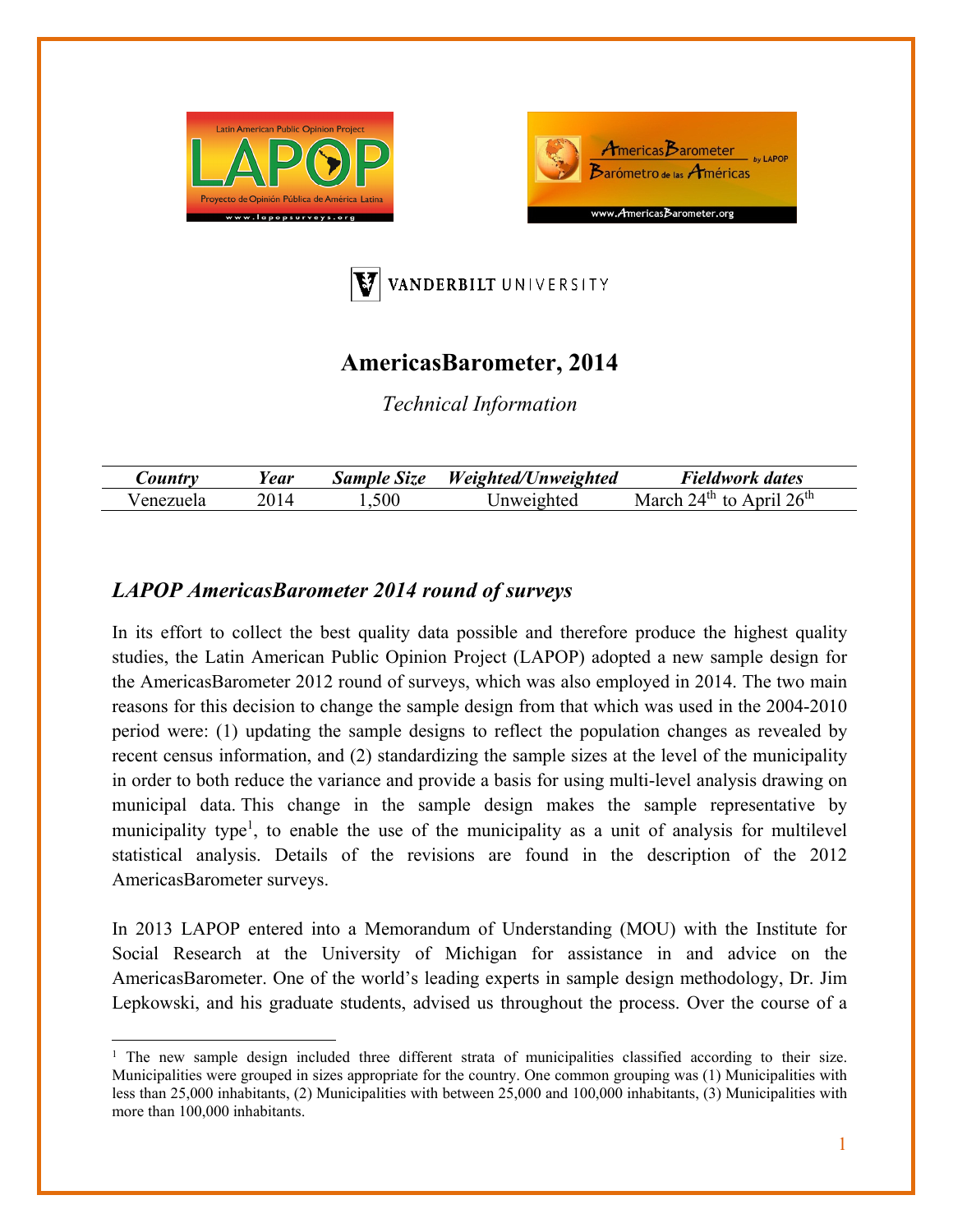year we worked with Dr. Lepkowski and his team of graduate students to review each previously developed sample design and to secure their input and advice on new designs. Our colleagues at the University of Michigan, confirmed that LAPOP had already been following the best practices, within the limits of resources at our disposal, in its sample design. Our own review of the major update we carried out in 2012 sample design left us pleased in almost every respect. The effort to obtain a standard sample size per municipality/canton/parish did not have any adverse impact on intra-class correlation levels, yet has given us a basis for calculating context effects at the local level. In some particular cases, however, in the 2014 round we requested country teams to conduct specific alterations, like updating their sampling frame to take into consideration (if available) the new 2010-2011 national census information. We also asked teams to verify that the 2012 sample design continues to reflect and represent each country population structure and distribution.

Finally, after several rounds of consultations and technical discussions with experts at the ISR at the University of Michigan on how to update the 2012 samples for the 2014 round of surveys, LAPOP requested that countries to update their samples at the block level while retaining the same primary and sub-stratification units (i.e., *Estratopri, Municipalities and Census Segments)*  that were included in the 2012 sample. This means that users of prior AmericasBarometer surveys can do so knowing that the designs across time remain very similar, if not identical. Countries that had new population census available and did not experience significant population shifts or changes in their population distribution were asked to replicate the 2012 sample using the latest census information available and to replace the sampling points at the block level.

With respect to *data collection*, in the 2014 round of the AmericasBarometer we expanded the use of handheld electronic devices. For the first time, we employed for data collection the "Adgys"© questionnaire app designed by our partners in Cochabamba, Bolivia. The use of electronic devices for interviews and data entry in the field reduces data entry errors, supports the use of multiple languages, and permits LAPOP to track on a daily basis the progress of the survey, down to the location of interviews (which are monitored in real time, or nearly real time, but not recorded into the public datasets in order to preserve respondents' privacy) and the timing of the interviews. The team in Bolivia worked long hours to program the samples and questionnaires into the Adgys platform for the 20 countries in which we used this technology. In the remaining 6 countries we continued our use of PDAs and a Windows Mobile-based software application supported by our hardworking partners at the University of Costa Rica.

The remaining pages of this technical note describe the sample design of the AmericasBarometer 2014 survey in Venezuela.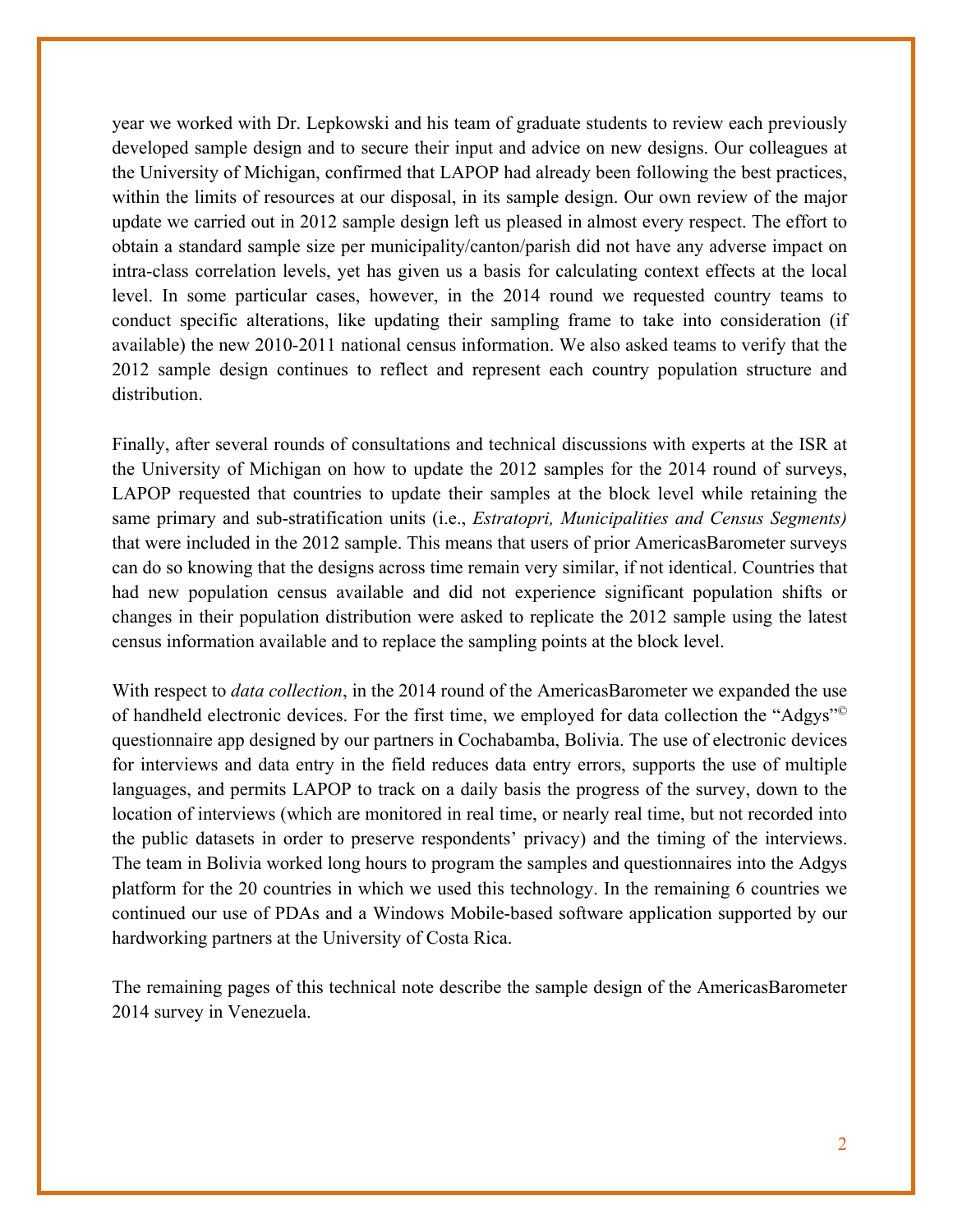## *Venezuela 2014 AmericasBarometer Round*

This survey was carried out between March  $24<sup>th</sup>$  and April  $26<sup>th</sup>$  of 2014, as part of the LAPOP AmericasBarometer 2014 wave of surveys. It is a follow-up of the national surveys of 2006, 2008, 2010 and 2012 carried out by the LAPOP. The 2014 survey was conducted by Vanderbilt University with the field work being carried out by DATANALISIS was responsible for the collection of the data in 2014. The 2014 AmericasBarometer received generous support from many sources, including UNDP, IADB, Vanderbilt U., Princeton U., Université Laval, U. of Notre Dame, among others.

The project used a national probability sample design of voting-age adults, with a total N of 1,500 people. It involved face-to-face interviews conducted in Spanish. The survey used a complex sample design, taking into account stratification and clustering.

In this sample design, the sampling frame is based on the list of municipalities, localities, sectors, and maps in Venezuela from the 2011 census by the Instituto Nacional de Estadistica (INE). The sample consists of eight strata representing the eight main geographical regions: Metropolitan area (capital), Central, Mid-west, Guayana, Los Andes, East, Los Llanos, and Zuliana. Each stratum was further sub- stratified by size of municipality and by urban and rural areas. Respondents were selected in clusters of 6 interviews.

Table 1 shows the unweighted sample size in each of the eight regions (strata) and by municipality size.

| <b>Strata</b>                          | <b>Unweighted Sample Size</b> |
|----------------------------------------|-------------------------------|
| Región Capital                         | 276                           |
| Región Zuliana                         | 216                           |
| Region Centro-occidental               | 162                           |
| Región Oriental                        | 180                           |
| Región Los Llanos                      | 144                           |
| Región Central                         | 252                           |
| Región Guayana                         | 90                            |
| Región Andes                           | 180                           |
| <b>Total</b>                           | 1,500                         |
| <b>Size of Municipality</b>            |                               |
| More than 300,000 inhabitants          | 510                           |
| Between 50,000 and 300,000 inhabitants | 756                           |
| Less than 24,999 inhabitants           | 234                           |
| <b>Total</b>                           | 1,500                         |

| Table 1: Sample sizes by Strata and Municipality Size in the 2014 AmericasBarometer Survey in |
|-----------------------------------------------------------------------------------------------|
| Venezuela                                                                                     |